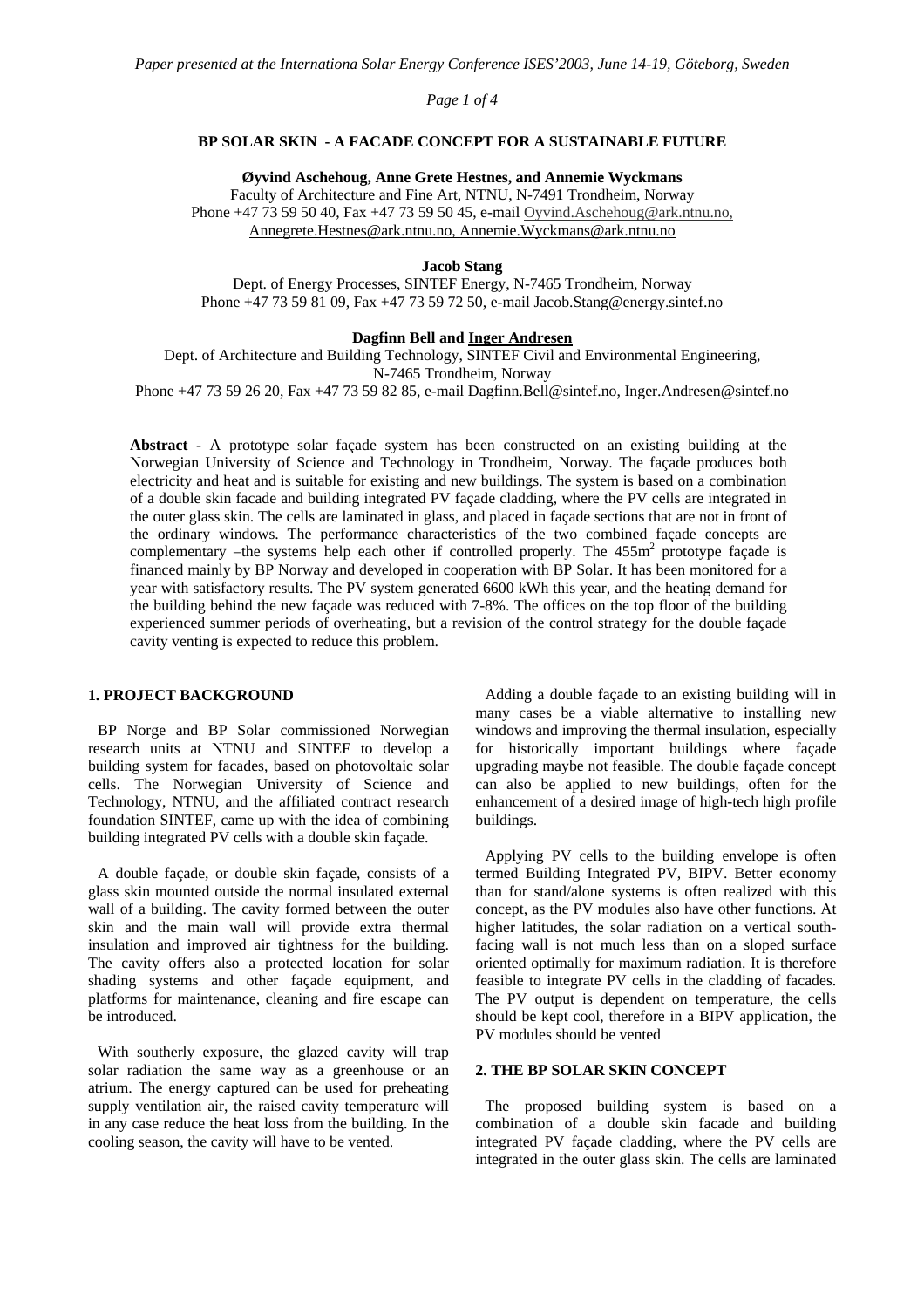*Page 2 of 4* 

in glass, and placed in façade sections that are not in front of the ordinary windows. The performance characteristics of the two combined façade concepts are complementary – the systems help each other if controlled properly.

Some important features of the BP Solar Skin concepts are:

Both electricity and thermal energy are provided.

The PV cells convert about 15% of the solar radiation to electricity.

The thermal energy can be used to reduce the heating load of the building.

The PV cells provide solar shading for the windows for summer high sun.

The cavity can be implemented in a scheme for natural ventilation.

The cavity can be vented to keep the PV cell temperature down for better performance.

The cavity provides a protected location for solar shading systems.

The skin and the cavity will provide improved noise protection.

The cavity enables operable windows in high-rise buildings.

The cavity can be supplied with platforms for maintenance and evacuation.

The concept is well suited for thermal upgrading and climate protection of existing buildings, but can also be applied in new buildings.

The BP Solar Skin concept of course also implies some problem areas: important items are fire safety related to smoke propagation in the cavity, sound propagation likewise, reduced daylight levels, impairment of view in some configurations.

## **3. THE R&D STAGE**

In order to assess the performance more closely and evaluate alternative designs, a comprehensive R&D project was carried out after the first conception stage. The energy performance of the façade and the thermal comfort in the building were assessed, using computer simulations, for a generic office building in various Norwegian climates. It was difficult to simulate correctly the thermal behaviour of this rather complex system; however, it was evident that optimal control of venting the cavity was of primary concern.

The architectural and visual aspects of the concept were studied using scale models, full-scale mock-ups, photomontages and computer visualisations. An important consideration was the effect of PV cell spacing in the outer skin and the apparent transparency of the whole skin from both sides. The impacts on daylight levels and glare problems were also important aspects of the research.

#### **4. THE BP SOLAR SKIN PROTOTYPE**

Based on the results from this R&D and cost estimates, BP decided to construct and monitor a full-scale prototype. An existing office building at the engineering campus of NTNU was chosen as site. A wing of the office complex for the Electrical Engineering faculty has a slightly protruding four-story façade, oriented  $25^\circ$  east of due south. The main part of this wing was built around 1970, with fairly poor insulation and a large amount of air leakage.

The double façade prototype was constructed with glass panels mounted in a standard aluminium framing system. The outer skin is carried by vertical steel frames, these are bolted to the concrete floors of the building. Opengrate steel platforms are installed at each floor level for monitoring, maintenance and cleaning purposes. The cavity can be vented by motor-operated vents at the top and bottom, controlled by temperature sensors.



*Figure 1. Photos of the facade with PV cells.* 

The PV cells and the conduits are embedded in a resin layer in laminated glass modules. These modules are located outside the façade sections without windows. The cells used are of the high efficiency, mono-crystalline BP Saturn type, with an efficiency of about 16%. The PV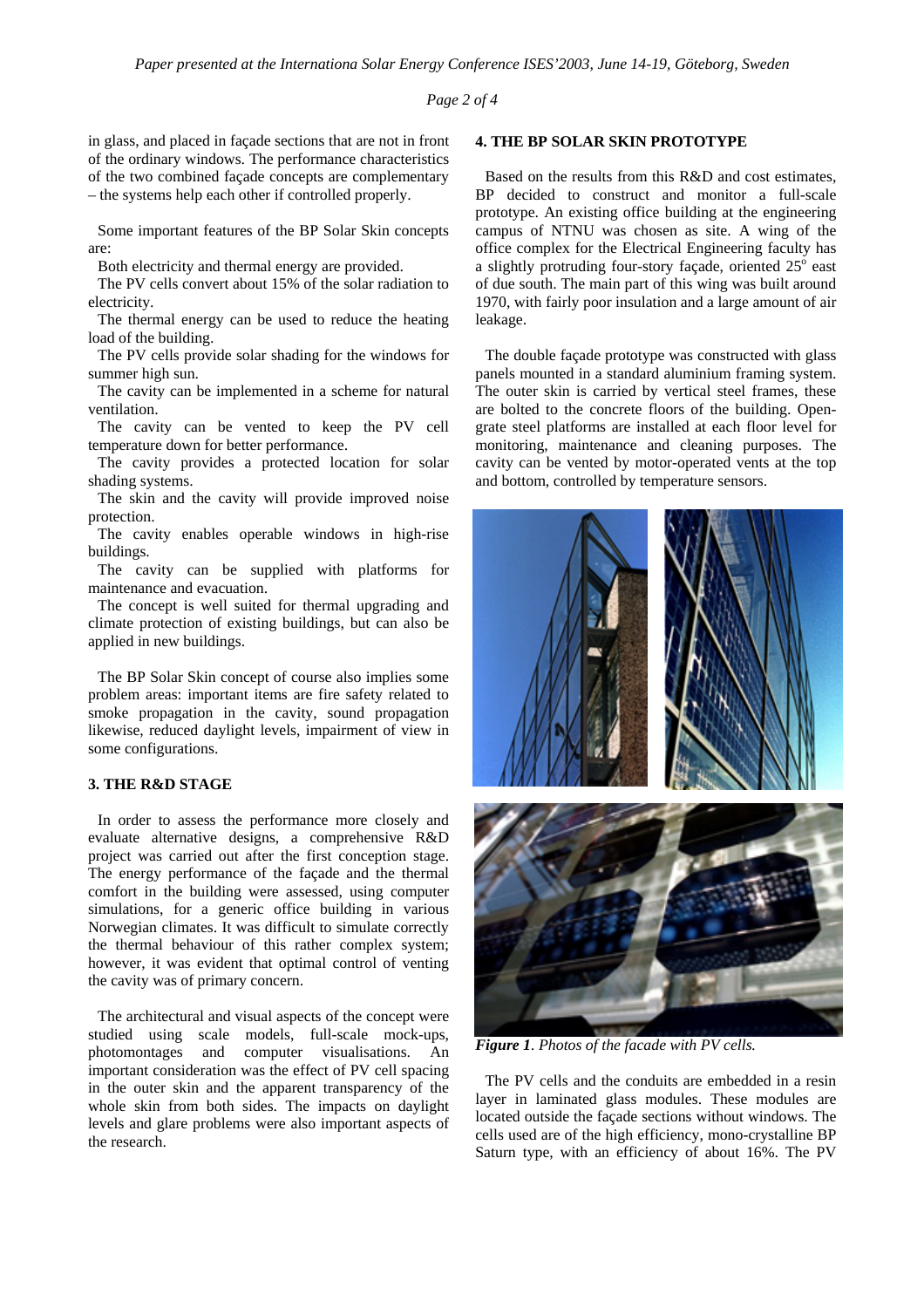*Page 3 of 4* 

cells generate low voltage direct current that is coupled to the building's electricity supply via an inverter and a transformer.

The main figures relating to the prototype are:

| Total façade area: | $455 \text{ m}$ 2 |
|--------------------|-------------------|
| PV module area:    | $192 \text{ m}$   |
| PV cell net area:  | $102 \text{ m}$   |
| Cavity width:      | 0.8 <sub>m</sub>  |

The prototype design went through much the same analysis as was conducted in the feasibility study. A major concern was fire safety: the fire code and available fire research have little bearing on the problem of smoke propagation through the stack effect (e.g. air movement upwards due to hot air rising) in a double skin cavity. The designers, therefore, decided to install a dry sprinkler system to cool down window glazing on the existing façade in the event of fire. They also improved the fire detecting system.



*Figure 2. Western part of the university campus with the new south-facing façade in the background.* 

# **5. THE MONITORING PROGRAM**

The prototype is instrumented with automated monitoring equipment which registers both the electricity delivered to the building's grid, and how the solar energy facade affects the heating demand and indoor climate of the rooms that face the new facade. A weather station is located on the roof of the building. In addition to electrical energy delivered to the building, the monitoring includes surface and air temperatures, air velocity in the cavity, and position of the vents.

One year's worth of data, from May 2001 to May 2002, has been collected and analysed. The monitoring equipment will be maintained in operation after the project monitoring is completed. The data will be made available for student projects in the new NTNU engineering study programme "Energy and Environment".

The occupants in the rooms facing the new façade have been subjected to three rounds of questionnaire surveys: before construction, during a winter period, and during a summer period. Of special interest is the impact of the new façade on the thermal comfort and perceived air in the summer season. The venting through the cavity under clear sky summer conditions has therefore been the subject of special investigations as to the performance of the cavity under cooling demand conditions (Aschehoug & al., 2000).

The daylight losses due to the new glass wall was also studied before construction, included was also the impact of the PV cell spacing on the transparency of the outer skin. The daylight reduction is quite large, but the levels inside are still well within the building code requirements.

#### **6. MONITORING RESULTS**

#### *6.1 Electricity generation*

The PV cell electricity generation is much as anticipated, with a general efficiency very close to the manufacturers specification (see example). For some situations, nearby buildings and trees shade part of the system, which reduces the PV output considerably. A different PV module subdivision and inverter strategy would have been less vulnerable to shading. For a full year, May 2001 to May 2002, the PV system delivered about 7200 kWh to the building, this result is corrected for lost energy during a short period of system malfunction.

The theoretically maximum generation should have been about 9400 kWh with the solar radiation registered for the monitoring period. The system overall efficiency, or performance ratio, was therefore about 75%. The losses are due to the shading at the site, the inverter configuration which is sensitive to shading, and lower efficiency at low solar intensity, which at this latitude is more pronounced. The efficiency compares well with results from other measured grid-connected systems (Ransome and Wohlgemuth, 2001).

The highest irradiation on the façade was measured at near  $800 \text{ W/m}^2$  in March. Later in the year, the higher sun altitude results in a more oblique incidence angle on the PV cells. An example of monitoring results is shown below.